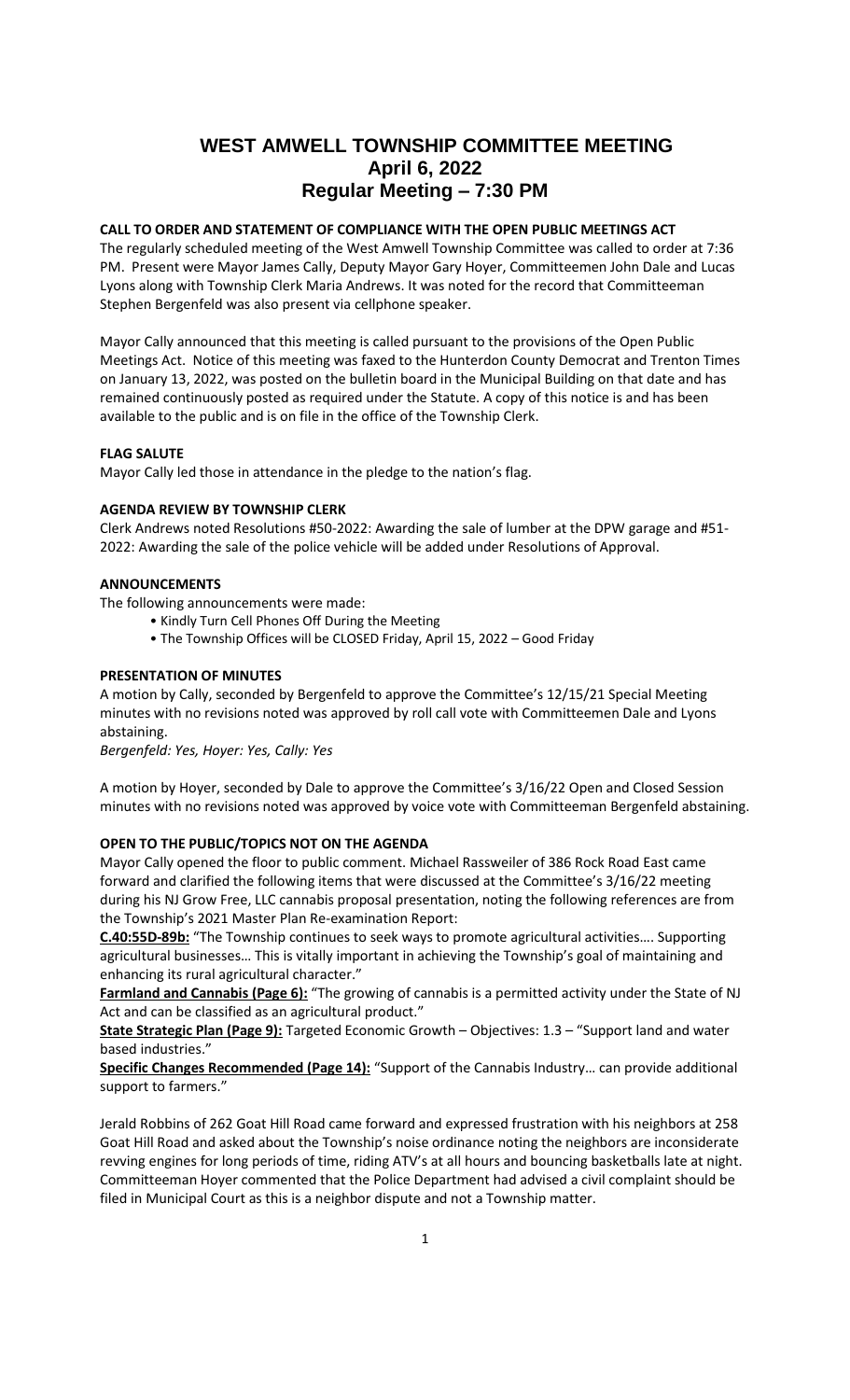Seeing no other members of the public come forward, Mayor Cally closed the floor to public comment.

### **RESOLUTIONS**

The following resolutions *(#44-2022, #45-2022, #46-2022, #47-2022, #50-2022 & #51-2022)* were approved by consent on motion by Hoyer and seconded by Dale. The motion was unanimously approved by roll call vote.

*Bergenfeld: Yes, Dale: Yes, Hoyer: Yes, Lyons: Yes, Cally: Yes*

### **Resolution #44-2022: Authorizing Average of Collection Rate for Reserve for Uncollected Taxes**

# RESOLUTION AUTHORIZING AVERAGE OF COLLECTION RATE FOR THE RESERVE FOR UNCOLLECTED TAXES (N.J.S.A. 40A:4-41(c)(1) Resolution #44-2022

WHEREAS, pursuant to N.J.S.A. 40A:4-41(c)(1), which permits the tax collection rate used to compute the Reserve for Uncollected Taxes to be based on the average of the collection rate for the previous three years; and

WHEREAS, it is desirous of the Township Committee of the Township of West Amwell to compute the 2022 Reserve for Uncollected Taxes based upon the average collection rate for the previous three years; and

WHEREAS, the tax collection rate for 2018 was 97.49%, 2019 was 97.49% and 2020 was 98.18% amounting to a three year average of 97.95%;

NOW, THEREFORE, BE IT RESOLVED by the Township Committee of the Township of West Amwell, that the 2022 Reserve for Uncollected Taxes be based upon the three year tax collection rate average of 97.95%.

# *RECORDED VOTE:*

AYES} Bergenfeld, Dale, Hoyer, Lyons, Cally

ABSENT} No Committee Members were Absent

### *Certification*

*I hereby certify the foregoing is a true copy of a Resolution adopted by the West Amwell Township Committee at their regular meeting held on April 6, 2022.*

> \_\_\_\_\_\_\_\_\_\_\_\_\_\_\_\_\_\_\_\_\_\_\_\_\_\_\_\_\_\_\_ Maria Andrews, Township Clerk, RMC

### **Resolution #45-2022: Road Maintenance and Repair Materials**

### WEST AMWELL TOWNSHIP RESOLUTION #45-2022

WHEREAS, the Township of West Amwell is in need of Road Maintenance and Repair materials; and

WHEREAS, quotes were solicited by the Public Works Director as follows:

| <b>Description</b><br>#19.5M64 HMA (Picked Up) | Quantity<br>250 Tons | <b>Trap Rock Industries</b><br>\$83.30/ton | <b>Stavola Materials</b><br>\$75.12/ton (State Contract T0155) |
|------------------------------------------------|----------------------|--------------------------------------------|----------------------------------------------------------------|
| #2 DGA                                         | 500 Tons             | \$24.79/ton                                | \$34.25/ton                                                    |
| #3 34" Clean Stone                             | 100 Tons             | \$30.79/ton                                | \$34.25/ton                                                    |
| #4 Core Stone 6-12"                            | 100 Tons             |                                            | \$36/ton                                                       |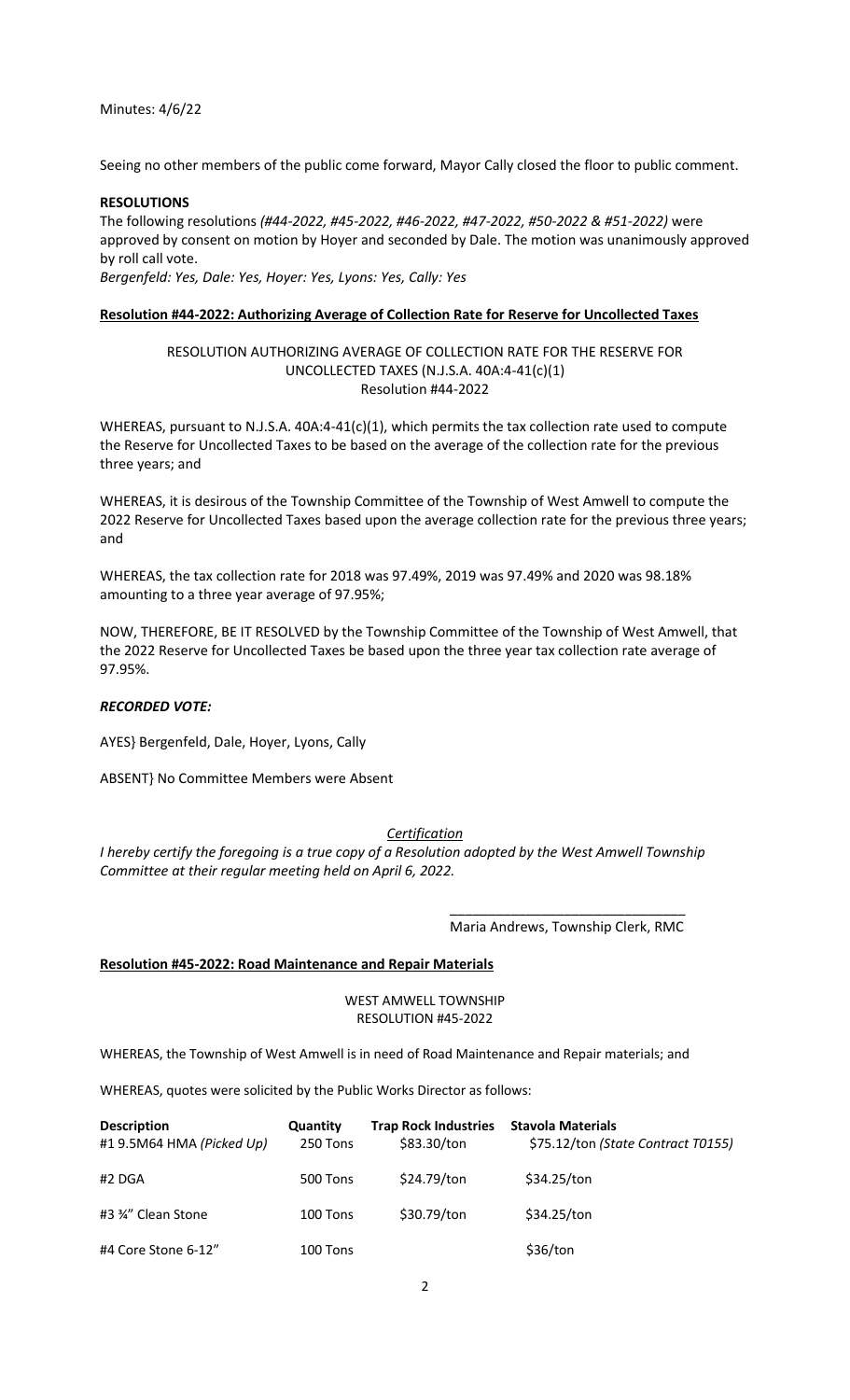#5 Sm Core Stone 3-6" 100 Tons \$41.61/ton \$35.50/ton

WHEREAS, the quote totals received are under the bid threshold; and

WHEREAS, Stavola Asphalt quote for item #1 utilizes state contract T0155 pricing, Stavola Construction Materials quote for item #4 & #5 and Trap Rock Industries quote for materials #2 & #3, represents the lowest overall cost delivered to the Township; and

WHEREAS, Trap Rock Industries and Stavola Construction Materials have submitted the required Business Registration Certificate; and

THEREFORE, BE IT RESOLVED, that the supply of 2022 Road Maintenance and Repair material listed in #1, #4 & #5 above be awarded to Stavola Construction Materials in an amount not to exceed \$40,000.00 and those listed in #2 & #3 above be awarded to Trap Rock Industries in an amount not to exceed \$20,000.00 at the unit price quoted for pick up or delivery at the respective local locations.

*Certification*

*I hereby certify the foregoing is a true copy of a Resolution adopted by the West Amwell Township Committee at their regular meeting held on April 6, 2022.*

> \_\_\_\_\_\_\_\_\_\_\_\_\_\_\_\_\_\_\_\_\_\_\_\_\_\_\_\_\_\_\_ Maria Andrews, Township Clerk, RMC

### **Resolution #46-2022: Emergency Temporary Appropriations**

### RESOLUTION OF EMERGENCY TEMPORARY APPROPRIATION Resolution #46-2022

WHEREAS, the Township is expected to make payments prior to the adoption of the 2022 budget and no provision has been made in the 2022 temporary budget, adopted on the 5<sup>th</sup> day of January, 2022 for the aforesaid purposes; and

WHEREAS, N.J.S.A. 40A:4-20 provides for the creation of an emergency temporary appropriation for said purpose; and

WHEREAS, the total emergency temporary appropriation resolutions adopted in 2021 pursuant to the provisions of Chapter 96, P.L. 1951 (N.J.S.A. 40A:4-20) including this resolution total \$1,048,051.00; and

NOW, THEREFORE, BE IT RESOLVED, that on this the 6th April, 2022 it is by the Township Committee of West Amwell Township, County of Hunterdon, in the State of New Jersey that in accordance with the provisions of N.J.S.A 40A:4-20:

Emergency temporary appropriations be and the same are hereby made in the amount of \$311,625.00 as follows:

| Municipal Clerk - S/W          | \$20,000.00 |
|--------------------------------|-------------|
| Council – S/W                  | \$125.00    |
| Financial Administration - S/W | \$20,000.00 |
| Audit Services O/E             | \$12,000.00 |
| Tax Assessment - S/W           | \$1500.00   |
| Tax Collection $-S/W$          | \$15,000.00 |
| Tax Collection O/E             | \$2000.00   |
| Legal Services O/E             | \$15,000.00 |
| Engineering O/E                | \$5000.00   |
| Zoning Board $-S/W$            | \$1500.00   |
| Zoning Board O/E               | \$1000.00   |
| Planning Board O/E             | \$10,000.00 |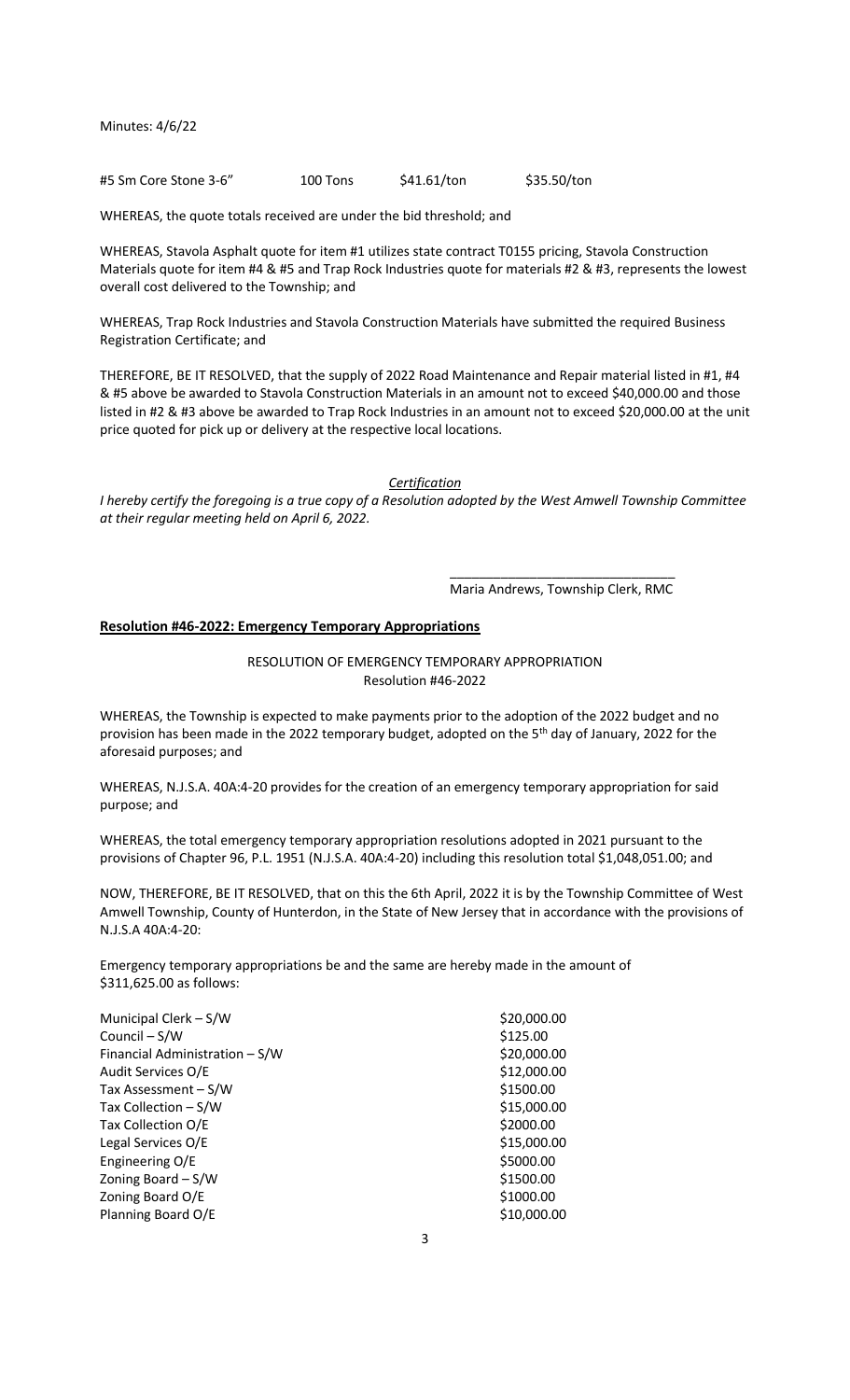|                                 | Total: | \$311,625.00 |
|---------------------------------|--------|--------------|
| Municipal Court - S/W           |        | \$6000.00    |
| Municipal Court O/E             |        | \$500.00     |
| Social Security                 |        | \$6000.00    |
| Gasoline                        |        | \$5000.00    |
| Fuel Oil                        |        | \$8000.00    |
| Water                           |        | \$500.00     |
| Telephone                       |        | \$2500.00    |
| <b>Street Lighting</b>          |        | \$1000.00    |
| Electricity                     |        | \$2500.00    |
| <b>Storm Water Permit</b>       |        | \$500.00     |
| Vehicle Maintenance O/E         |        | \$25,000.00  |
| Street & Road Maintenance - S/W |        | \$30,000.00  |
| Street & Road Maintenance O/E   |        | \$30,000.00  |
| Fire Prevention - S/W           |        | \$3000.00    |
| Police Department - S/W         |        | \$60,000.00  |
| Employee Group Insurance O/E    |        | \$28,000.00  |

*Certification*

*I hereby certify the foregoing is a true copy of a Resolution adopted by the West Amwell Township Committee at their regular meeting held on April 6, 2022.*

> \_\_\_\_\_\_\_\_\_\_\_\_\_\_\_\_\_\_\_\_\_\_\_\_\_\_\_\_\_\_\_ Maria Andrews, Township Clerk, RMC

### **Resolution #47-2022: Appointment of Acting Road Supervisor: C. Gabel**

Appointing an Acting Road Supervisor Resolution #47-2022

WHEREAS, the Township Committee wishes to promote Christian Gabel from the DPW Road Class C position to Acting Road Supervisor in order to lead the Department of Public Works in the absence of the DPW Director and to perform various public works and road projects as well as garbage and recycling collection, general maintenance, mowing and snow removal duties and after hours emergency call outs; and

WHEREAS, the Township Committee, upon recommendation from Director Rollero, decided Christian Gabel would be best suited for the stated position; and

WHEREAS, Christian Gabel has indicated interest, has had consistent performance evaluations; and

WHEREAS, Director Rollero has determined that Christian Gabel is capable in leading the daily operations of the DPW; and

WHEREAS, a CDL license is required for this position and must be maintained in good standing; and

NOW THEREFORE BE IT RESOLVED, by the West Amwell Township Committee that Christian Gabel be promoted to Acting Road Supervisor for the DPW at a pro-rated rate of \$26.00 per hour effective April 6<sup>th</sup> 2022; and

BE IT FURTHER RESOLVED, that the Acting Road Supervisor position will be probationary for 1 year and will then be reevaluated on a regular basis.

*Certification*

*I hereby certify the foregoing is a true copy of a Resolution adopted by the West Amwell Township Committee at their regular meeting held on April 6, 2022.*

> \_\_\_\_\_\_\_\_\_\_\_\_\_\_\_\_\_\_\_\_\_\_\_\_\_\_\_\_\_\_\_ Maria Andrews, Township Clerk, RMC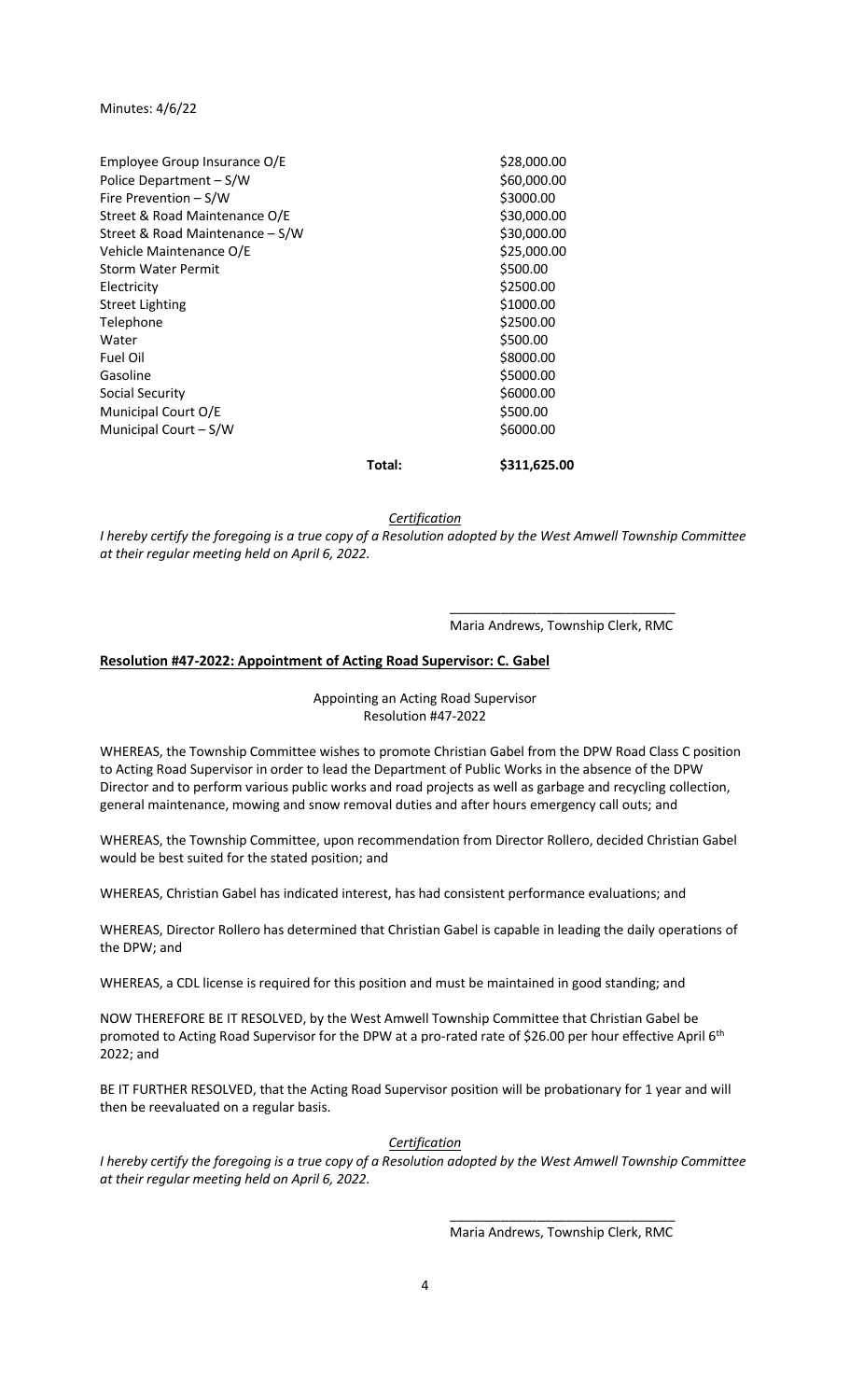#### **Resolution #50-2022: Awarding Sale of Lumber at DPW Garage**

### WEST AMWELL TOWNSHIP RESOLUTION #50-2022

WHEREAS, the West Amwell Township Committee authorized the auction of tree logs/firewood/lumber through MuniciBid; and

WHEREAS, said auction concluded on April 4, 2022 at 12:30 PM; and

WHEREAS, the auction resulted in a high bid of \$1.00 from Pamela Brown of 706 Route 513, Pittstown, NJ 08867; and

THEREFORE BE IT RESOLVED, by the West Amwell Township Committee that the bid received from Pamela Brown in the amount of \$1.00 for the tree logs/firewood/lumber is hereby accepted; and

BE IT FURTHER RESOLVED, that the purchaser present cash in the amount of \$1.00 within 10 days of notification of this award.

*I hereby certify the foregoing to be a true copy of a Resolution adopted by the West Amwell Township Committee at their meeting on April 6, 2022.*

Maria Andrews, Township Clerk

\_\_\_\_\_\_\_\_\_\_\_\_\_\_\_\_\_\_\_\_\_\_\_\_\_\_\_\_\_\_\_\_

#### **Resolution #51-2022: Awarding Sale of Police Vehicle**

### WEST AMWELL TOWNSHIP RESOLUTION #51-2022

WHEREAS, the West Amwell Township Committee authorized the auction of the 2014 Ford Explorer AWD Police Interceptor through MuniciBid; and

WHEREAS, said auction concluded on April 4, 2022 at 12:30 PM; and

WHEREAS, the auction resulted in a high bid of \$3300.00 from Abdelhakim Benotmane of 409 Utica Avenue, Apartment 2:FT, Brooklyn, NY 11213; and

THEREFORE BE IT RESOLVED, by the West Amwell Township Committee that the bid received from Abdelhakim Benotmane in the amount of \$3300.00 for the 2014 Ford Explorer AWD Police Interceptor is hereby accepted; and

BE IT FURTHER RESOLVED, that the purchaser present a certified check made payable to West Amwell Township in the amount of \$3300.00 within 10 days of notification of this award.

*I hereby certify the foregoing to be a true copy of a Resolution adopted by the West Amwell Township Committee at their meeting on April 6, 2022.*

Maria Andrews, Township Clerk

\_\_\_\_\_\_\_\_\_\_\_\_\_\_\_\_\_\_\_\_\_\_\_\_\_\_\_\_\_\_\_\_

### **INTRODUCTION/PUBLIC HEARING ON ORDINANCES Introduction: Ordinance 2, 2022: AN ORDINANCE FOR THE CALENDAR YEAR 2022 TO EXCEED THE MUNICIPAL BUDGET APPROPRIATION LIMITS AND TO ESTABLISH A CAP BANK (N.J.S.A.40A:4-45.14)**

Mayor Cally read Ordinance 2, 2022 by title.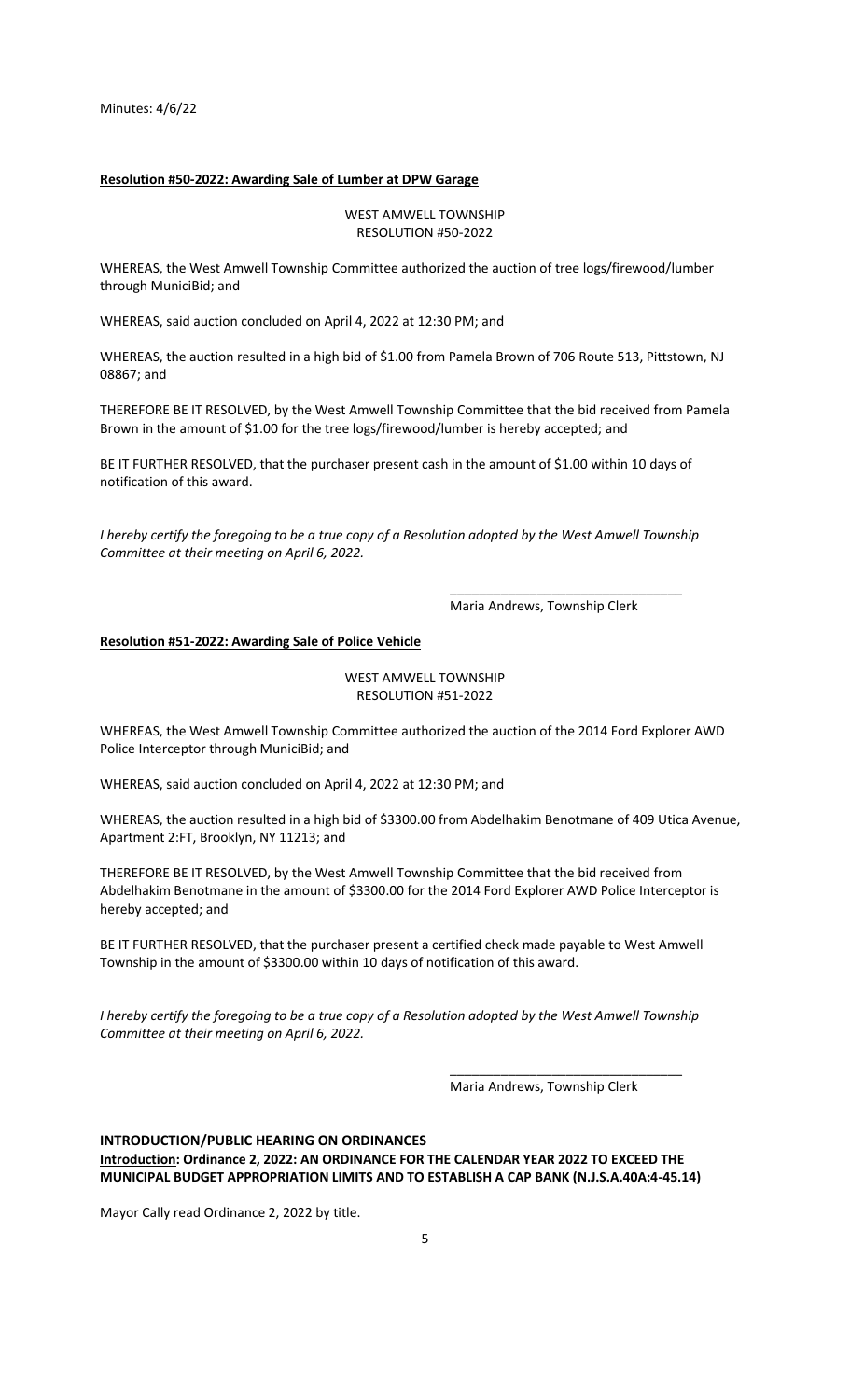### TOWNSHIP OF WEST AMWELL ORDINANCE 2, 2022

### **AN ORDINANCE FOR THE CALENDAR YEAR 2022 TO EXCEED THE MUNICIPAL BUDGET APPROPRIATION LIMITS AND TO ESTABLISH A CAP BANK (N.J.S.A. 40A: 4-45.14)**

**WHEREAS**, the Local Government Cap Law, N.J.S. 40A: 4-45.1 et seq., provides that in the preparation of its annual budget, a municipality shall limit any increase in said budget up to 2.5% unless authorized by ordinance to increase it to 3.5% over the previous year's final appropriations, subject to certain exceptions; and,

**WHEREAS,** N.J.S.A. 40A: 4-45.15a provides that a municipality may, when authorized by ordinance, appropriate the difference between the amount of its actual final appropriation and the 3.5% percentage rate as an exception to its final appropriations in either of the next two succeeding years; and,

**WHEREAS**, the Township of the West Amwell in the County of Hunterdon finds it advisable and necessary to increase its CY 2022 budget by up to 3.5% over the previous year's final appropriations, in the interest of promoting the health, safety and welfare of the citizens; and,

**WHEREAS**, the Township Committee hereby determines that a 3.5 % increase in the budget for said year, amounting to \$36,912.86 in excess of the increase in final appropriations otherwise permitted by the Local Government Cap Law, is advisable and necessary; and,

**WHEREAS**, the Township Committee hereby determines that any amount authorized hereinabove that is not appropriated as part of the final budget, shall be retained as an exception to final appropriations in either of the next two succeeding years.

**NOW THEREFORE BE IT ORDAINED**, by the Township Committee of the township of West Amwell in the County of Hunterdon, a majority of the full authorized membership of this governing body affirmatively concurring, that, in the CY 2021 budget year, the final appropriations of the Township of West Amwell shall, in accordance with this ordinance and N.J.S.A. 40A: 4-45.14, be increased by 3.5%, amounting to \$129,195.02 and that the CY 2022 municipal budget for the Township of West Amwell be approved and adopted in accordance with this ordinance; and,

**BE IT FURTHER ORDAINED,** that any that any amount authorized hereinabove that is not appropriated as part of the final budget shall be retained as an exception to final appropriation in either of the next two succeeding years; and,

**BE IT FURTHER ORDAINED**, that a certified copy of this ordinance as introduced be filed with the Director of the Division of Local Government Services within 5 days of introduction; and,

**BE IT FURTHER ORDAINED**, that a certified copy of this ordinance upon adoption, with the recorded vote included thereon, be filed with said Director within 5 days after such adoption.

### **STATEMENT**

This Ordinance to permit an increase in the Municipal Budget to 3.5% over the previous year's final in cap appropriations and to establish a CAP bank in accordance with law.

### *RECORDED VOTE:*

AYES} Bergenfeld, Dale, Hoyer, Lyons, Cally

ABSENT} No Committee Members were Absent

I hereby certify that the attached ordinance is a true and correct copy of an ordinance entitled *ORDINANCE FOR THE CALENDAR YEAR 2022 TO EXCEED THE MUNICIPAL BUDGET APPROPRIATION LIMITS AND TO ESTABLISH A CAP BANK* which was introduced at the meeting of the West Amwell Township Committee on April 6, 2022 and adopted at the meeting of the West Amwell Township Committee on April 20, 2022.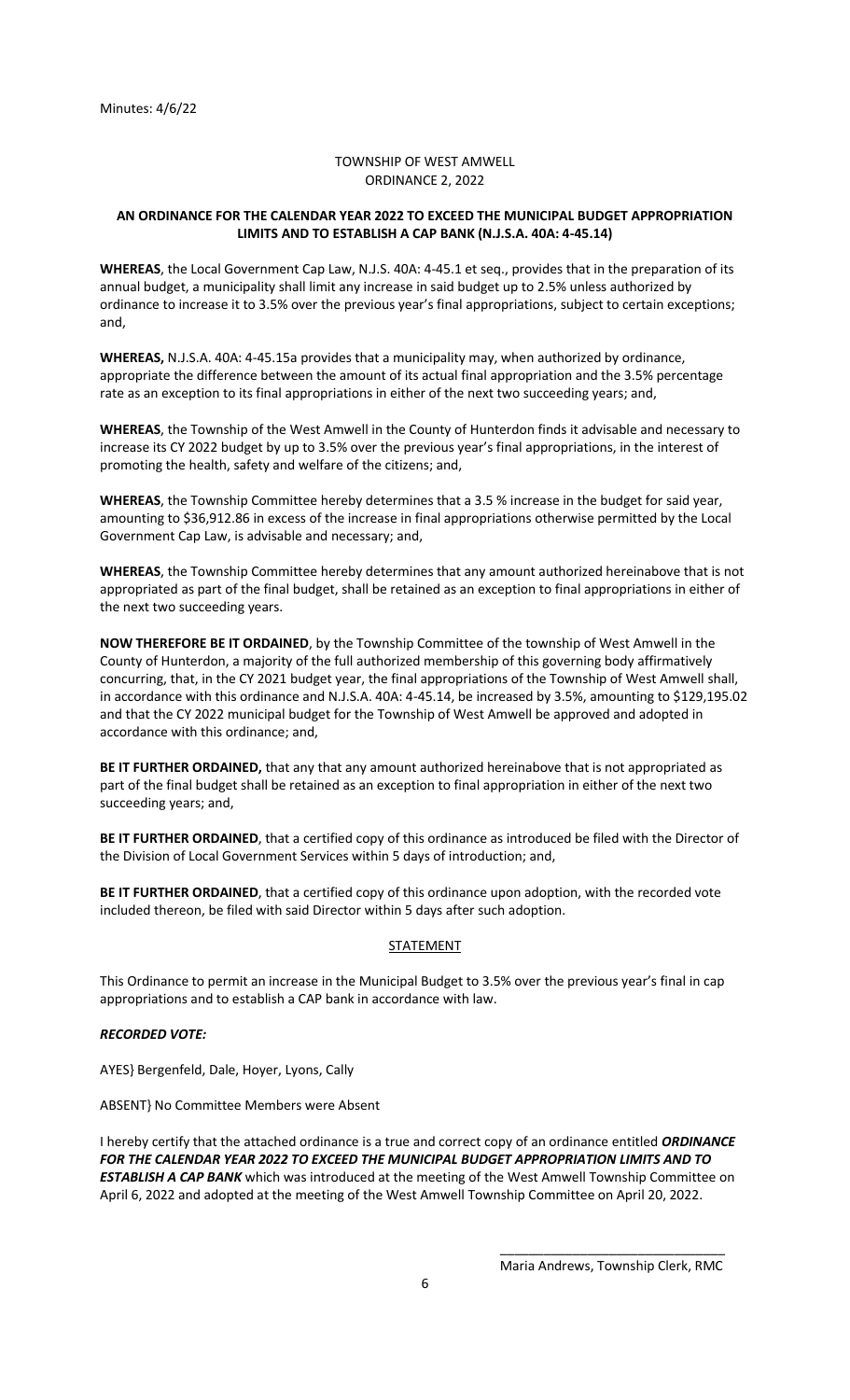A motion by Hoyer, seconded by Lyons to introduce Ordinance 2, 2022 upon first reading was unanimously approved by roll call vote.

*Bergenfeld: Yes, Dale: Yes, Hoyer: Yes, Lyons: Yes, Cally: Yes*

It was noted for the record that the public hearing on Ordinance 2, 2022 will be April 20, 2022.

#### **Introduction: 2022 Municipal Budget**

Auditor John Mooney commented that the Township budget is good. He noted the tax rate went down but the local taxes went up because the home values have significantly increased. He explained there has been a \$40 million increase to the overall value of West Amwell Township. Mr. Mooney noted the average tax payer with a home valued at \$514,000 will see a \$43 annual increase in their taxes.

A motion by Hoyer, seconded by Dale to introduce the 2022 Municipal Budget and approve Resolution #48-2022 was unanimously approved by roll call vote. *Bergenfeld: Yes, Dale: Yes, Hoyer: Yes, Lyons: Yes, Cally: Yes*

# TOWNSHIP OF WEST AMWELL INTRODUCTION OF 2022 BUDGET Resolution #48-2022

BE IT RESOLVED, that the following statements of revenues and appropriations attached hereto constitute the local Budget of the Township of West Amwell, County of Hunterdon, State of New Jersey for the year 2022; and

BE IT FURTHER RESOLVED, that the said Budget be published in the Hunterdon County Democrat in the issue of April 14, 2022 and that a hearing on the Budget will be held at the Municipal Building on May 4, 2022 at 7:30 PM or as soon thereafter as the matter may be scheduled.

Introduced by: Hoyer

Seconded by: Dale

ATTEST AND A PERSONAL ARRAIGNMENT APPROVED.

Maria Andrews, Township Clerk, RMC James Cally, Mayor

It was noted for the record that the public hearing on the budget will be May 4, 2022.

\_\_\_\_\_\_\_\_\_\_\_\_\_\_\_\_\_\_\_\_\_\_\_\_\_\_\_\_\_\_ \_\_\_\_\_\_\_\_\_\_\_\_\_\_\_\_\_\_\_\_\_\_\_\_\_\_\_\_\_

### **Introduction: Ordinance 3, 2022: AN ORDINANCE AMENDING THE REVISED GENERAL ORDINANCES OF THE TOWNSHIP OF WEST AMWELL IN THE COUNTY OF HUNTERDON TO AMEND CHAPTER 140, "TAXATION," ARTICLE 1 "CANNABIS TRANSFER TAX."**

Mayor Cally read Ordinance 3, 2022 by title.

THE TOWNSHIP OF WEST AMWELL COUNTY OF HUNTERDON, NEW JERSEY

ORDINANCE 03, 2022

AN ORDINANCE AMENDING THE REVISED GENERAL ORDINANCES OF THE TOWNSHIP OF WEST AMWELL IN THE COUNTY OF HUNTERDON TO AMEND CHAPTER 140, "TAXATION," ARTICLE I "CANNABIS TRANSFER TAX".

WHEREAS, the Township previously adopted Ordinance 06, 2021 setting a cannabis transfer tax for medical and adult use cannabis businesses; and

WHEREAS, the Township wishes to amend Section 337-13 to increase the transfer tax for medical cannabis dispensaries to the maximum allowable under the law.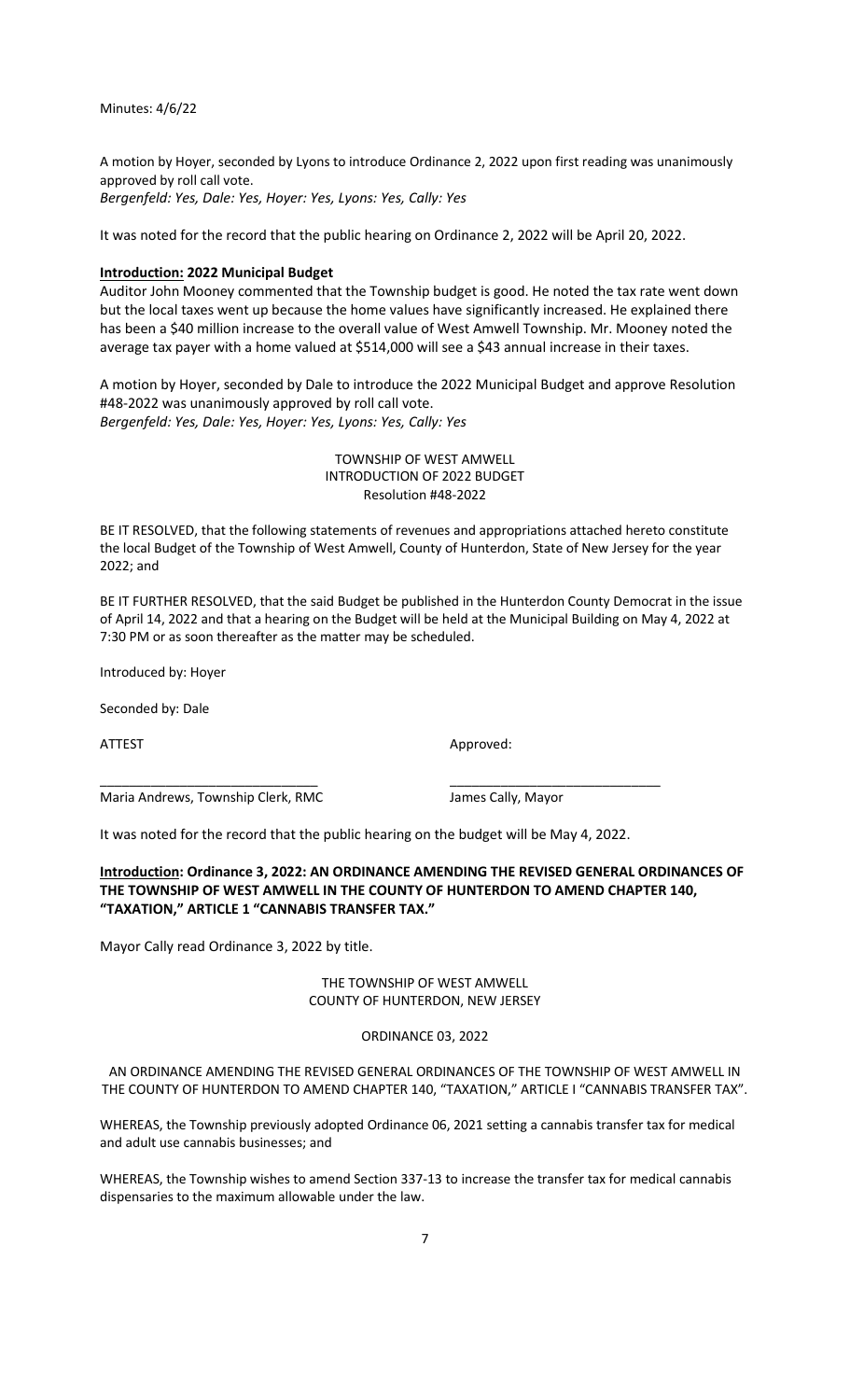NOW, THEREFORE, BE IT ORDAINED, by the Committee of the Township of West Amwell, County of Hunterdon that the Code of the Township of West Amwell be amended as follows:

Section 1

§ 337-13 Medical Cannabis Transfer Tax.

There is hereby established a medical cannabis transfer tax in the Township of West Amwell, which shall be fixed at a uniform percentage rate of 2% on the purchase price of any medical cannabis dispensed by a medical cannabis dispensary in the Township, including medical cannabis that is furnished by the dispensary to a medical cannabis handler for delivery to a registered qualifying patient or the patient's caregiver, and which shall be in addition to any other tax or fee imposed pursuant to statute or local ordinance or resolution by any governmental entity upon the dispensary.

Section 2 Severability. Should any section, clause, sentence, phrase or provision of this article be declared unconstitutional or invalid by a court of competent jurisdiction, such decision shall not affect the remaining portions of this article.

Section 3 Repealer. All prior ordinances or parts of same inconsistent with any provisions of this article are hereby repealed to the extent of such inconsistency.

Section 4 Effective Date. This ordinance shall take effect upon final adoption and publication in accordance with law.

*RECORDED VOTE:*

AYES} Dale, Hoyer, Lyons, Cally

ABSTAIN} Bergenfeld

ABSENT} No Committee Members were Absent

ATTEST: AND A REPORT OF THE STATEST BY Order of the Township Committee

Maria Andrews, Township Clerk, RMC James Cally, Mayor

A motion by Lyons, seconded by Hoyer to introduce Ordinance 3, 2022 upon first reading was approved by roll call vote with Committeeman Bergenfeld abstaining. *Dale: Yes, Hoyer: Yes, Lyons: Yes, Cally: Yes*

\_\_\_\_\_\_\_\_\_\_\_\_\_\_\_\_\_\_\_\_\_\_\_\_\_\_\_\_\_\_\_ \_\_\_\_\_\_\_\_\_\_\_\_\_\_\_\_\_\_\_\_\_\_\_\_\_\_\_\_\_\_\_

It was noted for the record that the public hearing will be held on April 20, 2022.

# **Introduction: Ordinance 4, 2022: AN ORDINANCE AMENDING CHAPTER 62 "CANNABIS LICENSING, REGISTRATION AND BUSINESS REGULATIONS"**

Mayor Cally read Ordinance 4, 2022 by title.

# **THE TOWNSHIP OF WEST AMWELL COUNTY OF HUNTERDON, NEW JERSEY**

### **ORDINANCE 4, 2021 AN ORDINANCE AMENDING CHAPTER 62 "CANNABIS LICENSING, REGISTRATION AND BUSINESS REGULATIONS"**

**WHEREAS,** on September 15, 2021, the Township adopted Ordinance 09-2021 to create Chapter 62 "Cannabis Licensing, Registration and Business Regulations"; and

**WHEREAS**, the Township Committee wishes to amend Ordinance 09-2021 to revise the licensing and registration process.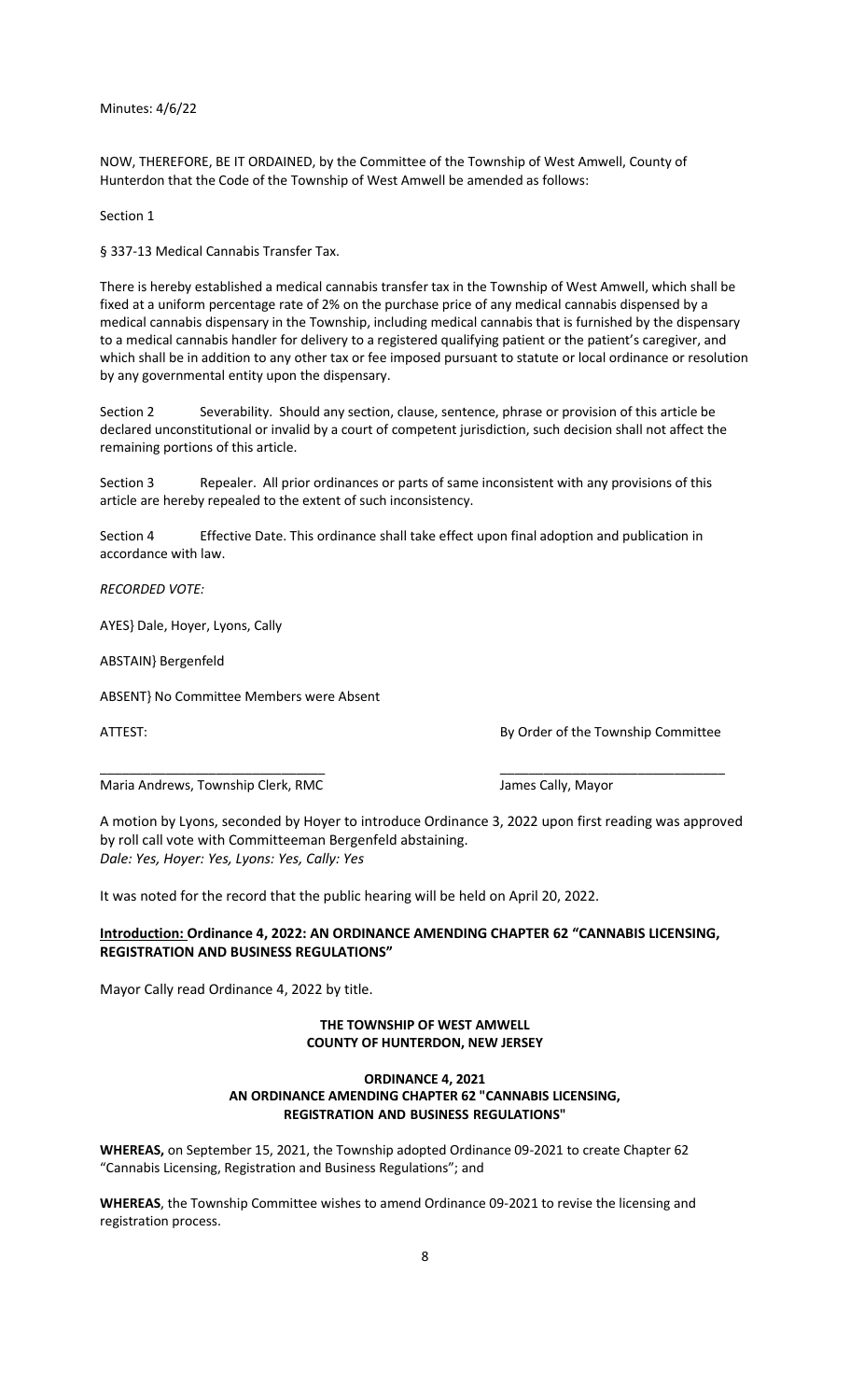**NOW, THEREFORE, BE IT ORDAINED**, by the Committee of the Township of West Amwell, County of Hunterdon that Chapter 62 "Cannabis Licensing, Registration and Business Regulations" of the Code of the Township of West Amwell be amended as follows:

### **Section 1.**

#### *Section 130-4 shall be deleted in its entirety and replaced with the following:*

**§130-4 Local licensing authority.** A Township Cannabis Advisory Committee (CAC) as appointed below will act as the body for local review for the Township for all cannabis establishments but the authority and responsibility to activate suspend and revoke such licenses remains with the Township Committee. Under all circumstances in which State law requires communication to the Township by the Cannabis Regulatory Commission or any other State agency with regard to the licensing of cannabis establishments by the State, or in which State law requires any review or approval by the Township of any action taken by the State licensing authority, the exclusive authority for receiving such communications and granting such approvals shall be communicated through the Township Clerk's Office upon recommendation by the Township Cannabis Advisory Committee and authorized by the Township Committee.

A. Members of said CAC shall include residents located within the Township. The CAC shall consist of a minimum of three (3) and maximum of five (5) appointees shall include at a minimum one member from the following categories:

- (1) Mayor or Designee
- (2) Township Committee member or Designee
- (3) West Amwell Township Zoning Officer

(4) Up to Two (2) Appointees by Township Committee of residents of the Township in accordance with Section 130-4(C) below.

B. The Committee shall be supported by the Township Attorney and Township Planning & Zoning Office. The Committee may request additional resources as necessary to effectuate the responsibilities of the Committee.

C. Of the members of the Committee, no member shall be affiliated with or related to a New Jersey Adult Use Cannabis Business or Medical Cannabis Establishment or prospective licensee, but all shall be resident of the Township within the past five (5) years.

D. Duties of the Committee will be to advise the Township Committee as to the issuance of Cannabis Business Permits within the Township of West Amwell. The CAC's review shall be based on the information contained in the Request for Proposals issued by the Township Committee and shall be made consistent with the criteria outlined in this Chapter, in addition to the issuance of detailed application criteria made available prior to RFP release.

E. No member of the committee may hold interest in, or be related to an applicant.

#### **Section 2.**

#### *Section 130-7 shall be deleted in its entirety and replaced with the following:*

#### **§130-7 Evaluation.**

The Committee shall evaluate all applicants and issue a recommendation of award after consideration and evaluation to the Township Committee. Presentation by an applicant before the Township Cannabis Committee is required. Any ties shall be broken by the Township Committee. Each application shall be reviewed within the confines of the license category being sought. (For example, a retailer should focus on customer service, marketing, branding and architectural presentation, and public access issues, while a cultivation, distribution, wholesale operation on security, job environment, truck access and loading, and security. Micro-licenses should focus on their business plan and tangentially related experiences and support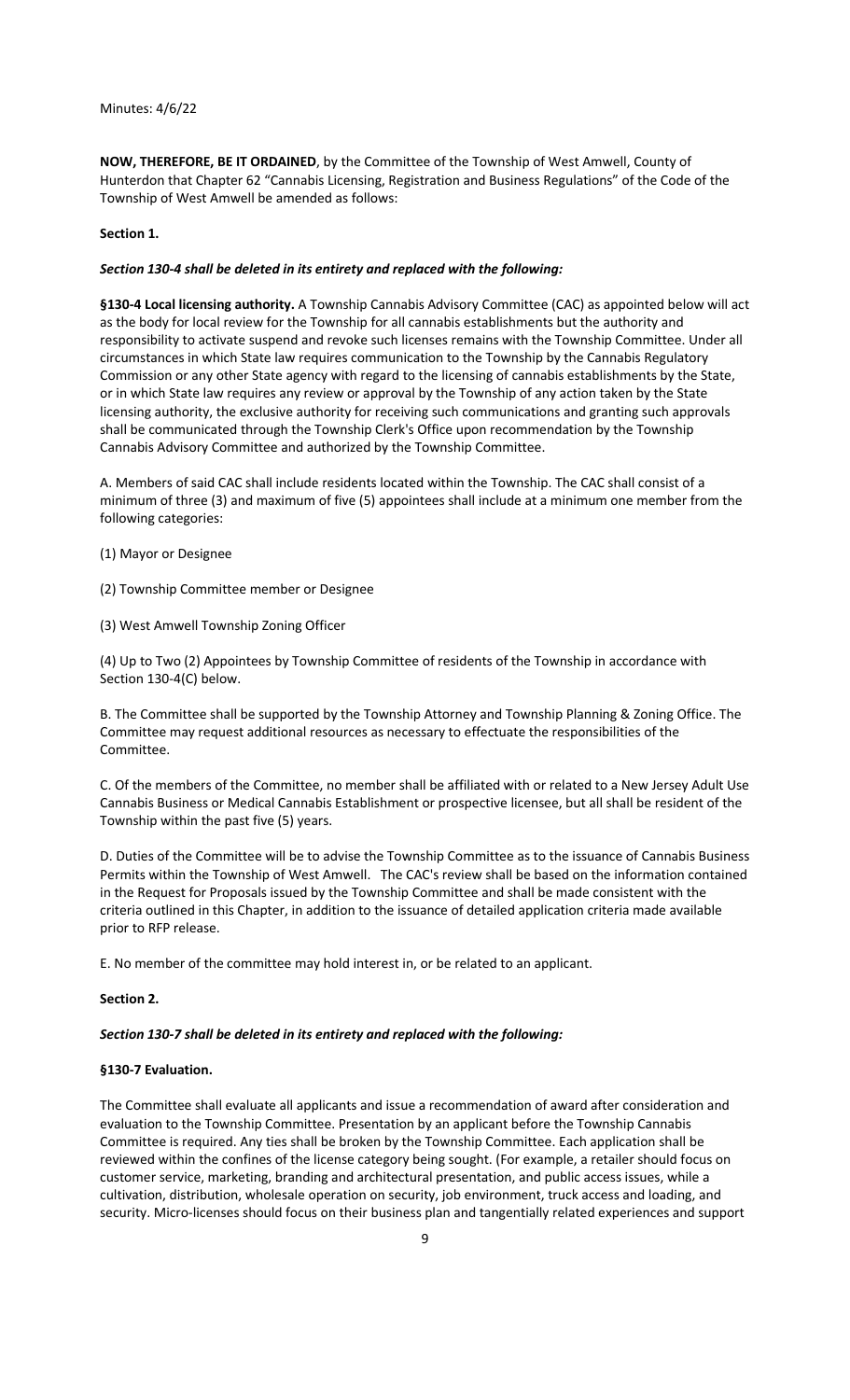structures.). Subjectivity in regard to personal tastes and aesthetic matters should be restrained in favor of the thoroughness and level of detail by which an applicant responds. Prior to issuing the request for applications §130-7 the Committee shall establish and publish final criteria and weight categories in accordance with any applicable laws and regulations, which shall be timestamped. Generally, the Committee shall utilize the following upon finalizing criteria for publication:

Applicant's owners' or principals' qualifications and experience operating in highly regulated industries, including cannabis, but also healthcare, pharmaceutical manufacturing, retail pharmacies, or other relevant industries with preference to experience operating such businesses within the State of New Jersey.

Applicant's brand and proposal for the physical presence of the business. Including but not limited to: the site's ability to meet all land use regulations (parking, landscaping, signage, etc.), handle future expansions if applicable, architectural treatments, customer experience (where applicable), etc.

A summary of the applicant's operational plans; including, but not limited to: storage of products, currency and transport, physical security, video surveillance, security personnel, and visitor management.

Applicant's orientation to research and development of Cannabis. Including but not limited to: its owners' experience conducting, supporting, and/or future plans to conduct institutional review board-approved research related to medical cannabis or substance abuse. Include whether the applicant has had any assurance accepted by the U.S. Department of Health & Human Services indicating the applicant's commitment to complying with 45 CFR Part 46 (human subjects); and whether the applicant has a research collaboration or partnership agreement in effect with an accredited U.S. school of medicine, or osteopathic medicine with experience conducting cannabis-related research, or other institutions of higher learning dedicated to cannabis research or occupational training

Applicant's or its owners' demonstrated commitment or sufficient experience as responsible employers, defined as the applicant entity being a committed to a local program in collaboration with organizations committed to the well-being of residents, including, but not limited to the Township and surrounding service area. Provide evidence in letters of support and agreements. (Local workforce hiring and development plan, Community service, Collaborations with a university or specialized training facility such as, but limited to Vo-Tech, and dedicated support to social justice initiatives.).

Summary of the applicant's environmental impact/mitigation, and sustainability plan; whether the applicant entity or its parent company has any recognitions from or registrations with federal or New Jersey state environmental regulators for innovation in sustainability; and whether the applicant entity or its parent company holds any certification under international standards demonstrating the applicant has an effective environmental management system or has a designated sustainability officer to conduct internal audits to assess the effective implementation of an environmental management system.

Applicant's demonstrated commitment to the community and any ties to the host community demonstrated by at least one shareholder's proof of residency in the Township for five or more years in the past ten years, or at least one shareholder's continuous ownership of a business based in town for five or more years in the past ten years.

Applicant's experience and/or commitment to community health related programs and associated charitable organizations, including but not limited to, particular attention toward prevention of drug and alcohol abuse including but limited to youth and vulnerable persons both locally and regionally.

Diversity in its ownership composition and hiring practices; Including applicant's commitment to utilize local sources of labor and associated building materials.; Applicant's commitment to supporting and working with local micro-licensees, including but not limited to contracting with and/or training/mentorship; The applicant entity or its parent company holds any certifications as a NJ minority-owned, women-owned, or veteranowned business.

Annually, up to two (2) applicants for a Cannabis Retailer may be recommended to the Township Committee for their consideration in granting a conditional Township Cannabis Business Permit with all scores, application submittals and recommendations in a detailed report to be submitted to Committee for their consideration. Upon receipt of the Committee's recommendation, the Committee reserves the right ask for public presentations when and where appropriate as part of their review process.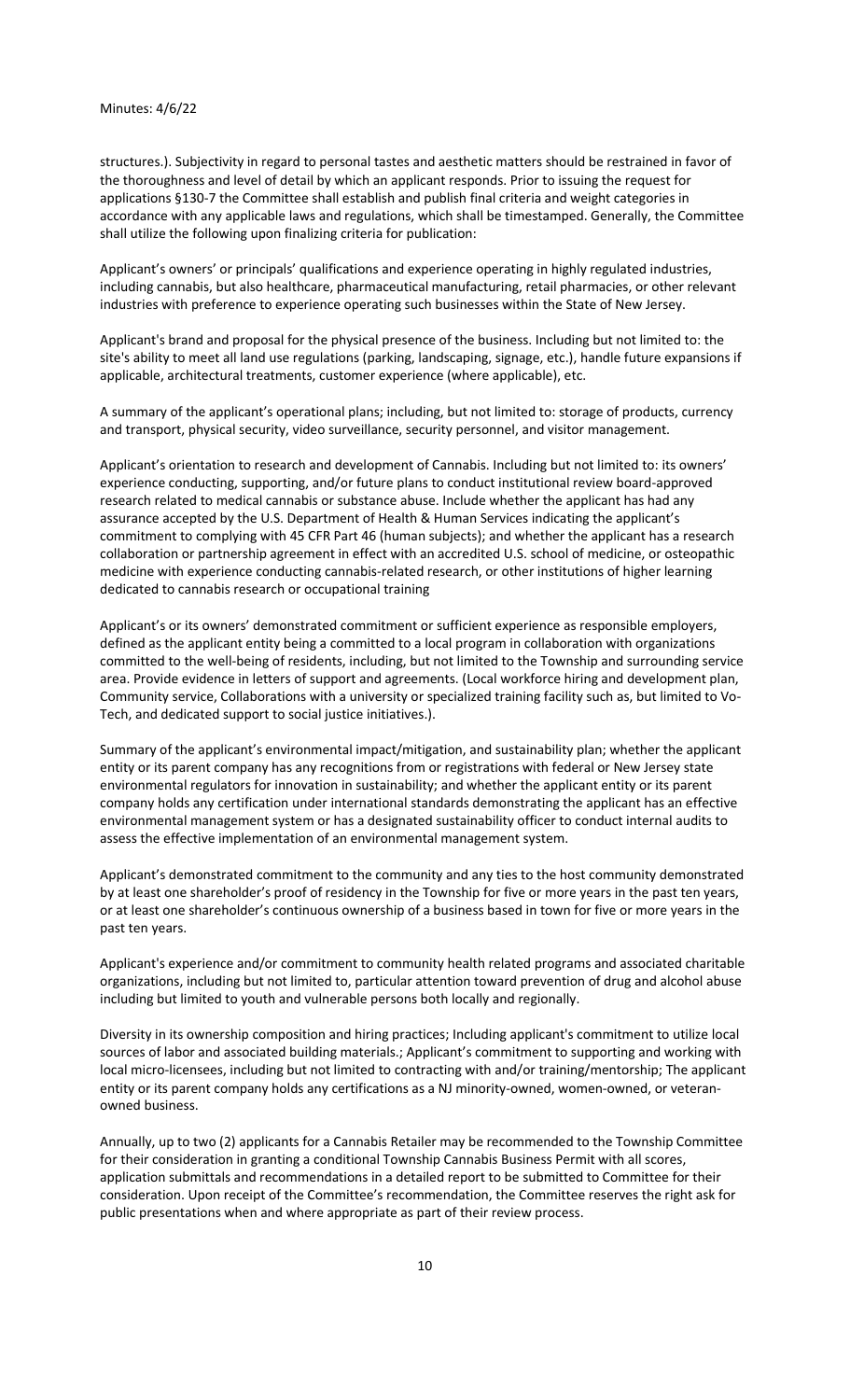**Section 3** Severability. Should any section, clause, sentence, phrase or provision of this article be declared unconstitutional or invalid by a court of competent jurisdiction, such decision shall not affect the remaining portions of this article.

**Section 4** Repealer. All prior ordinances or parts of same inconsistent with any provisions of this article are hereby repealed to the extent of such inconsistency.

**Section 5** Effective Date. This ordinance shall take effect upon final adoption and publication in accordance with law.

*RECORDED VOTE:*

AYES} Dale, Hoyer, Lyons, Cally

ABSTAIN} Bergenfeld

ABSENT} No Committee Members were Absent

ATTEST: AND A SERIES AND A SERIES AND A SERIES AND A SERIES AND RESIDENCE BY Order of the Township Committee

Maria Andrews, Township Clerk, RMC Maria Andrews, Township Clerk, RMC

A motion by Dale, seconded by Lyons to introduce Ordinance 4, 2022 upon first reading was approved by roll call vote with Committeeman Bergenfeld abstaining. *Dale: Yes, Hoyer: Yes, Lyons: Yes, Cally: Yes*

\_\_\_\_\_\_\_\_\_\_\_\_\_\_\_\_\_\_\_\_\_\_\_\_\_\_\_\_\_\_\_ \_\_\_\_\_\_\_\_\_\_\_\_\_\_\_\_\_\_\_\_\_\_\_\_\_\_\_\_\_\_\_

It was noted for the record that the public hearing will be held on April 20, 2022.

#### **NEW BUSINESS/OTHER**

#### **Authorization for Historic Committee to Reprint "Wandering West Amwell" Books**

Committeeman Lyons explained the Historic Committee would like to have the book Betty Jane Hunt wrote, "Wandering West Amwell" reprinted and he noted the estimated cost is about \$800 which Historic has in their budget. The Committee took no issue with having the book reprinted.

#### **Discussion: Proposal by Skunkfoot Farms NJ, LLC**

Present for the discussion was Jeff Allman, a partner in Skunkfoot Farms, LLC. He explained they are seeking support from the Committee to be a licensed Class I Cannabis Cultivator and establish a business on the property located at 60 Frontage Road. Mr. Allman stated they are proposing to build a sustainable, eco-friendly farm that retains and conserves the nature and wildlife of the property and surrounding community.

Mayor Cally remarked that the Committee will not support cannabis in any residential zone in the municipality. He explained the ordinances allow for cannabis in specific zones and he encouraged Mr. Allman to pursue a property in a permitted zone.

Mr. Allman noted that the permitted zones are not in locations conducive to growing cannabis because they are too close to the roadways where security and odors may be an issue. He remarked the Frontage Road property is excellent because it is shielded from public view with natural buffering and has limited neighbors.

### **Discussion: Posting for an office Assistant Position in the Clerk's Office**

It was noted for the record that the Committee supported the hiring of a part time Office Assistant in the Clerk's Office for approximately 20 hours per week to be paid at an hourly rate. The Committee asked Clerk Andrews to provide a job description for approval prior to anything being posted.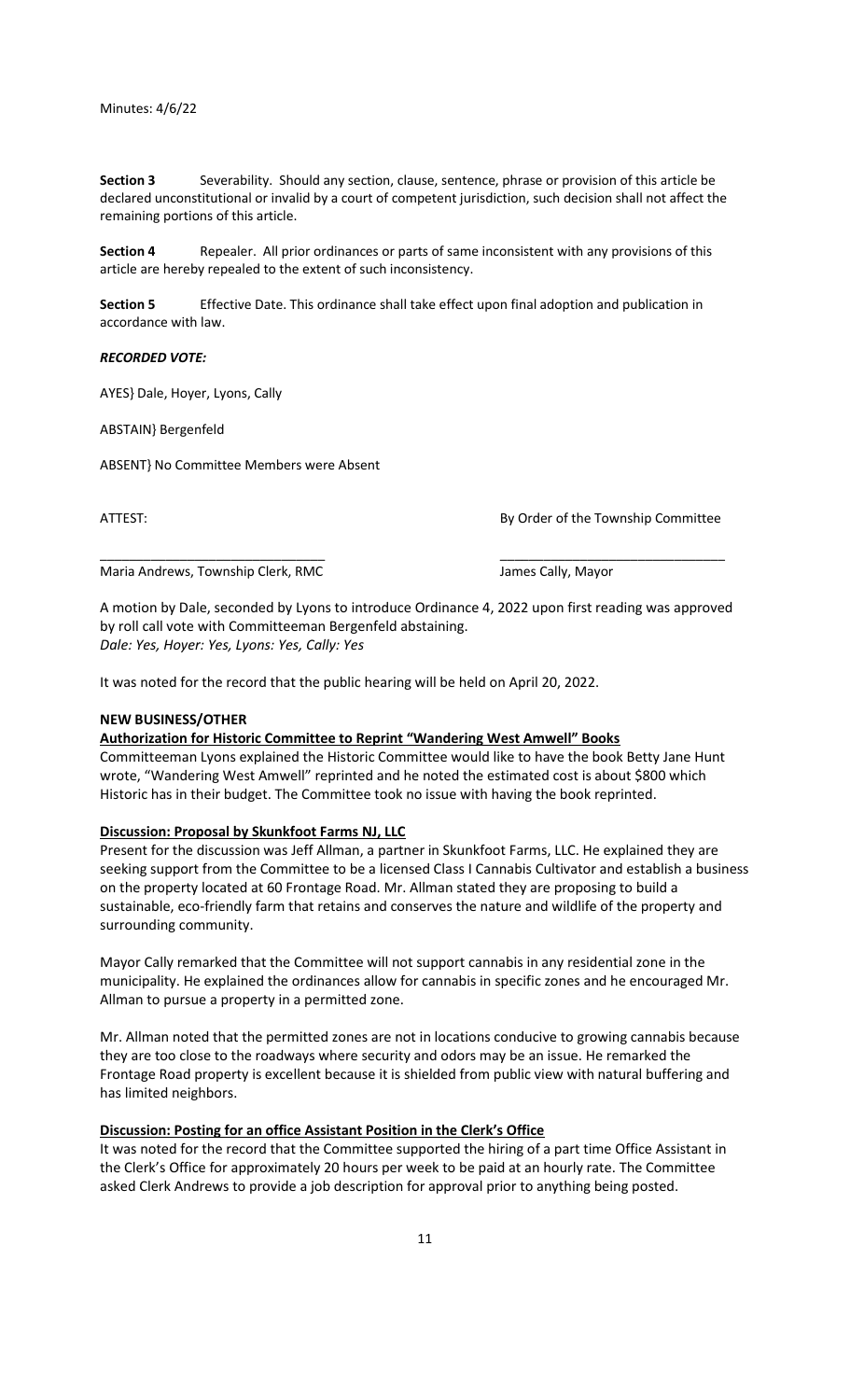# **SPECIAL PRESENTATION(S) Reports by Department Heads**

OEM Director Harry Heller came forward and provided an update on the Hurricane Ida reimbursements. He noted he is still working with FEMA and the USDA but ran into a little trouble that he needs to sort out with Lieutenant Skillman regarding what vehicle damage was actually submitted to the insurance company.

Tax Collector Gail Brewi noted that 192 residents will be receiving the Homestead Credit Rebate. Additionally she noted that the Zoning Office is looking into how other municipalities are handling fees for cannabis (zoning) permits. Lastly, Ms. Brewi noted she is compiling a list of all commercial businesses in the Township for discussion at the next meeting.

Mayor Cally recognized that Chris Gabel was present at the meeting and congratulated him on his promotion. He commented that the Committee appreciates all of his efforts and noted DPW Director Rollero has a lot of confidence in him. Mr. Gabel thanked the Committee for the opportunity.

# **STANDING COMMITTEE REPORTS**

- A. Open Space: No report was given.
- B. Environmental: No report was given.
- C. Ag Advisory: No report was given.
- D. Finance Committee: No report given.

### **UNFINISHED BUSINESS**

It was noted for the record that there were no unfinished business matters listed on the agenda.

### **OPEN TO THE PUBLIC**

Daniel Brenna of 1864 River Road came forward and explained the recent renovations and work being done at the Golden Nugget Flea Market. He indicated he is aware his neighbors on Old River Road have been complaining and assured the Committee that he has obtained all of the required permits and approvals. Mr. Brenna remarked that there has not been any upgrades made to the property in about 20 years and believes that once everything is completed his neighbors will calm down.

The Committee thanked Mr. Brenna for coming to the meeting.

### **ADMINISTRATIVE**

A motion by Bergenfeld, seconded by Cally to approve the 4/6/22 bill list was unanimously approved by roll call vote.

*Bergenfeld: Yes, Dale: Yes, Hoyer: Yes, Lyons: Yes, Cally: Yes*

### **OTHER**

# **Resolution #49-2022: Closed Session – Personnel/Contracts – Litigation/Affordable Housing** Resolution #49-2022

WHEREAS, Section 8 of the Open Public Meetings Act, Chapter 231, P.L. 1975, permits the exclusion of the public from a meeting in certain circumstances; and

WHEREAS, this public body is of the opinion that such circumstances presently exist,

NOW, THEREFORE BE IT RESOLVED by the Committee of West Amwell Township, County of Hunterdon, State of New Jersey, as follows:

- 1. The public shall be excluded from discussion of and action upon the hereinafter specified subject matter.
- 2. The general nature of the subject matter to be discussed is as follows: Mt. Laurel Litigation, personnel, contracts and subjects falling under Attorney-Client privilege.
- 3. It is anticipated at this time that the above stated subject matter will be made public when the matter has been resolved.

This resolution shall take effect immediately.